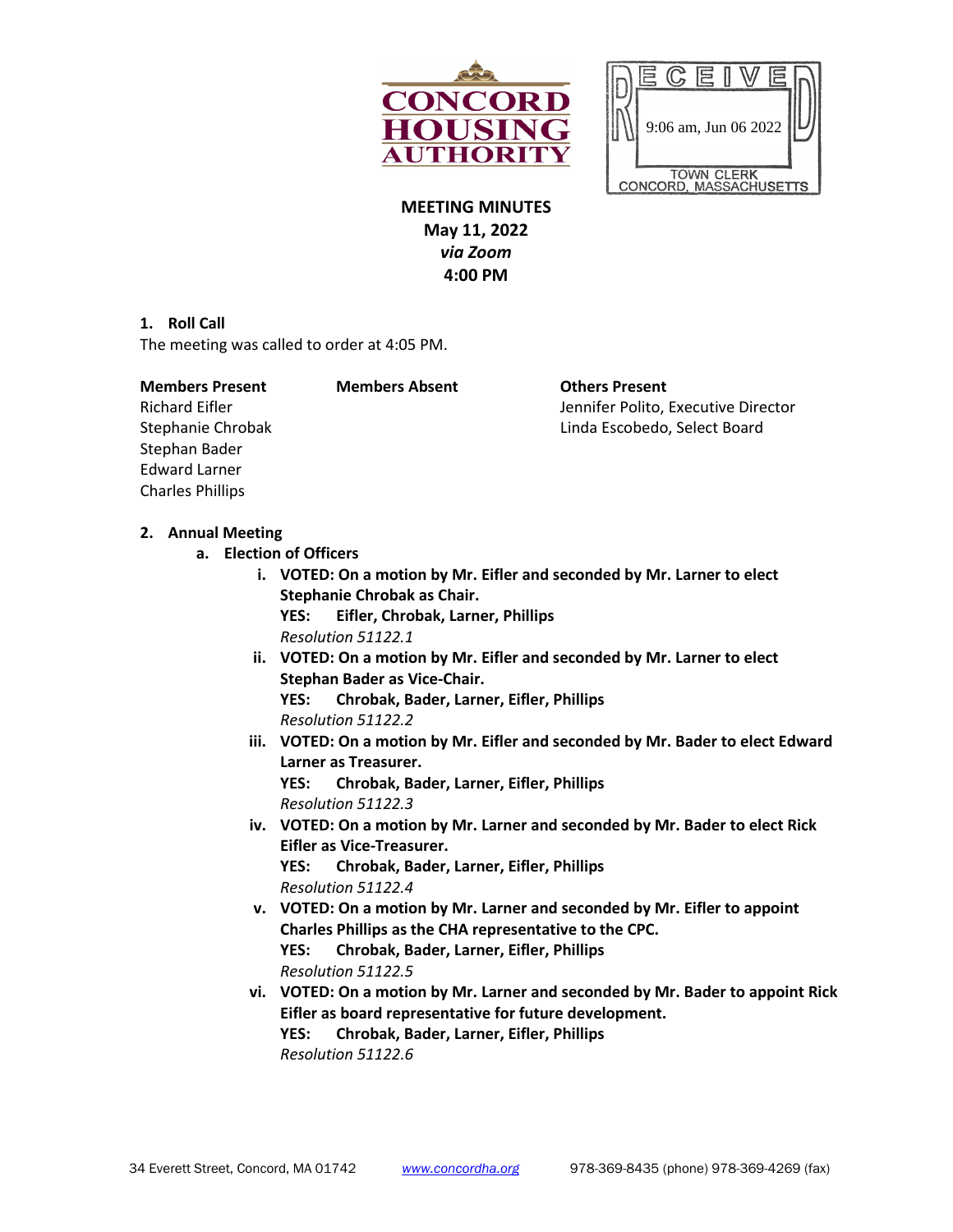**vii. VOTED: On a motion by Mr. Eifler and seconded by Mr. Phillips to appoint Stephan Bader as the CHA representative to the Concord Municipal Affordable Housing Trust.** 

**YES: Chrobak, Bader, Larner, Eifler, Phillips** *Resolution 51122.7*

#### **3. Consent Agenda**

- **a.** To approve minutes of the regular meeting of April 7, 2022
- **b.** To approve minutes of the special meeting of April 21, 2022
- **c.** To approve Fee Accountants Financials March 2022
- **d.** To approve Quarterly Operating Statements March 31, 2022
- **e.** To approve payment of the bills/Section 8 disbursements April 2022
- **f.** To review Agreed Upon Procedures (AUP) FYE21 and Final Financial Audit FYE21
- **g.** Correspondences

### **VOTED: On a motion by Mr. Larner and seconded by Mr. Eifler to approve items a – e of the consent agenda.**

**YES: Chrobak, Bader, Larner, Eifler, Phillips** *Resolution 51122.8*

Mr. Bader commended the CHA for a good Financial Audit. Discussion relative to \$1M loan from Mass Housing. ED will reach out to fee accountant to gather information on how it will affect us moving forward.

# **VOTED: On a motion by Mr. Eifler and seconded by Mr. Bader to approve item f of the consent agenda.**

**YES: Chrobak, Bader, Larner, Eifler, Phillips** *Resolution 51122.9*

### **4. Old Business**

### **a. Commonwealth Ave. Project**

Chair Eifler updated group. A small parcel of the proposed single-family house is subject to deed restriction limiting the use of the premises be for "public housing". It was determined that in order to move forward we must file for Home Rule Petition. Director Polito will reach out to Rep. Gouevia to see if we could work together to incorporate this in upcoming legislation. Another option is to go to Town Meeting, but that would be a year away. V. Treasurer Eifler will also contact the town to see if all three committees that have already approved our plan would be open to a minor change instead of a new public hearing process.

### **b. HUD Reposition Update**

The CHA officially repositioned its 18 federal public housing units on April 28. Projects to still be completed under the federal public housing program include windows/doors at Cottage and Main as well as boilers at Powder Mill Rd.

#### **c. Board Member Reports on Committee Meetings Attended**

Stephan Bader attended the Concord Municipal Affordable Housing Trust. He discussed the three articles that the CHA supported, as well as Town Meeting as well as the Thoreau St. article which didn't pass.